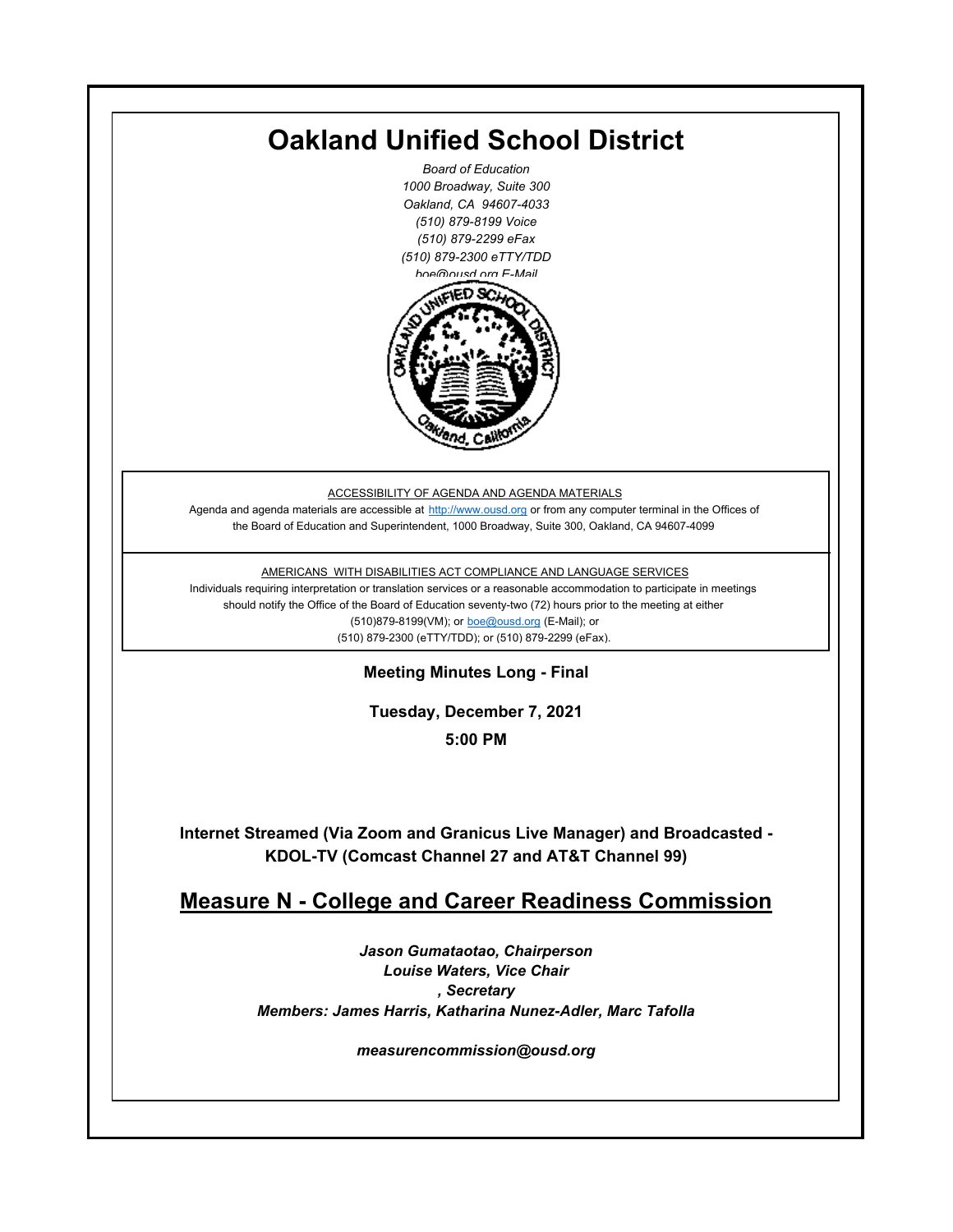LEY CUMPLIMIENTO PARA AMERICANOS CON DISCAPACIDADES Y SERVICIO DE IDIOMAS Personas que requieran servicios de traducción o interpretación o facilidades razonables para participar en juntas deberán notificar a la Oficina de la Mesa Directiva de Educación setenta y dos (72) horas antes de la junta ya sea al (510)879-8199(VM); o boe@ousd.org (E-Mail); o (510) 879-2300 (eTTY/TDD); o (510) 879-2299 (eFax).

#### 美国残障人士法案條例遵守及語言服務

個别人士需要傳譯及翻譯服務或有合理安排去參與會議的應該在舉行會議之前的七十二 (72) 小時通知教育委員 會。請致電(510)879-8199(留言);或 boe@ousd.org (電郵) ;或(510) 879-2300 (電子文字電話/聽障專用電信 設備 (eTTY/TDD));或(510) 879-2299 (電子圖文傳真 (eFax))。

### TUÂN HÀNH ĐẠO LUẬT NGƯỜI MỸ KHUYẾT TẤT VÀ DỊCH THUẬT

Những người nào cần thông ngôn hay phiên dịch hay một sắp xếp hợp lý nào để tham gia các buổi họp phải thông báo Văn phòng của Hội đồng Giáo dục bảy mươi hai (72) tiếng đồng hồ trước buổi họp, số điện thoại (510)879-8199 (VM); hay là boe@ousd.org (E-Mail); hay là (510) 879-2300 (eTTY/TDD); hay là số (510) 879-2299 (eFax).

## សេវាបកប្រែភាសា និងការអនុលោមតាមច្បាប់ជនជាតិអាមេរិកាំងពិការ

អកណាដែលតេវការសេវាបកប្រែភាសាដោយផ្ទាល់មាត់ ឬជាលាយលក្ខអក្សរ ឬត្រូវការការជួយសម្រះសម្រលយ៉ាងសមរម្យ មយ ដើម្បីចលរមកងកិច្ចប្រជុំនានានោះ ត្រូវផ្តល់ដំណឹងទៅកាន់ទីការិយាល័យនៃក្រមប្រឹក្សាអប់រំ ឱ្យបានចិតសិបពី (72) ម៉ោង ម្មនកិច្ចប្រជុំ តាមរយៈទូរស័ព្ទ:លេខ (<u>510) 879-8199</u> បុតាមរយៈអ៊ីមែល <u>boe@ousd.org</u> បុទ្**រ**ស័ព្ទ eTTY/TDD លេខ (510) 879-2300 ប៊ូទ្មិសារលេខ (510) 879-2299។

الامتثال لقانون الأمريكيين نو ي الإعاقات (ADA) وتوفير الخدمات اللغوية من يحتاج إلى خدمات التر جمة المكتوبة أو خدمات التر جمة الفورية أو الترتيبات التيسيرية المعفّولة لكي يساهم في الإجتماعات فالمرجو منه إبلاغ مكتب إدارة التعليم إثنين وسبعين (72) ساعة قبل الإجتماع بوسيلة من الوسائل التالية: البريد الإلكتروني: 510.879.2299 boe@ousd.org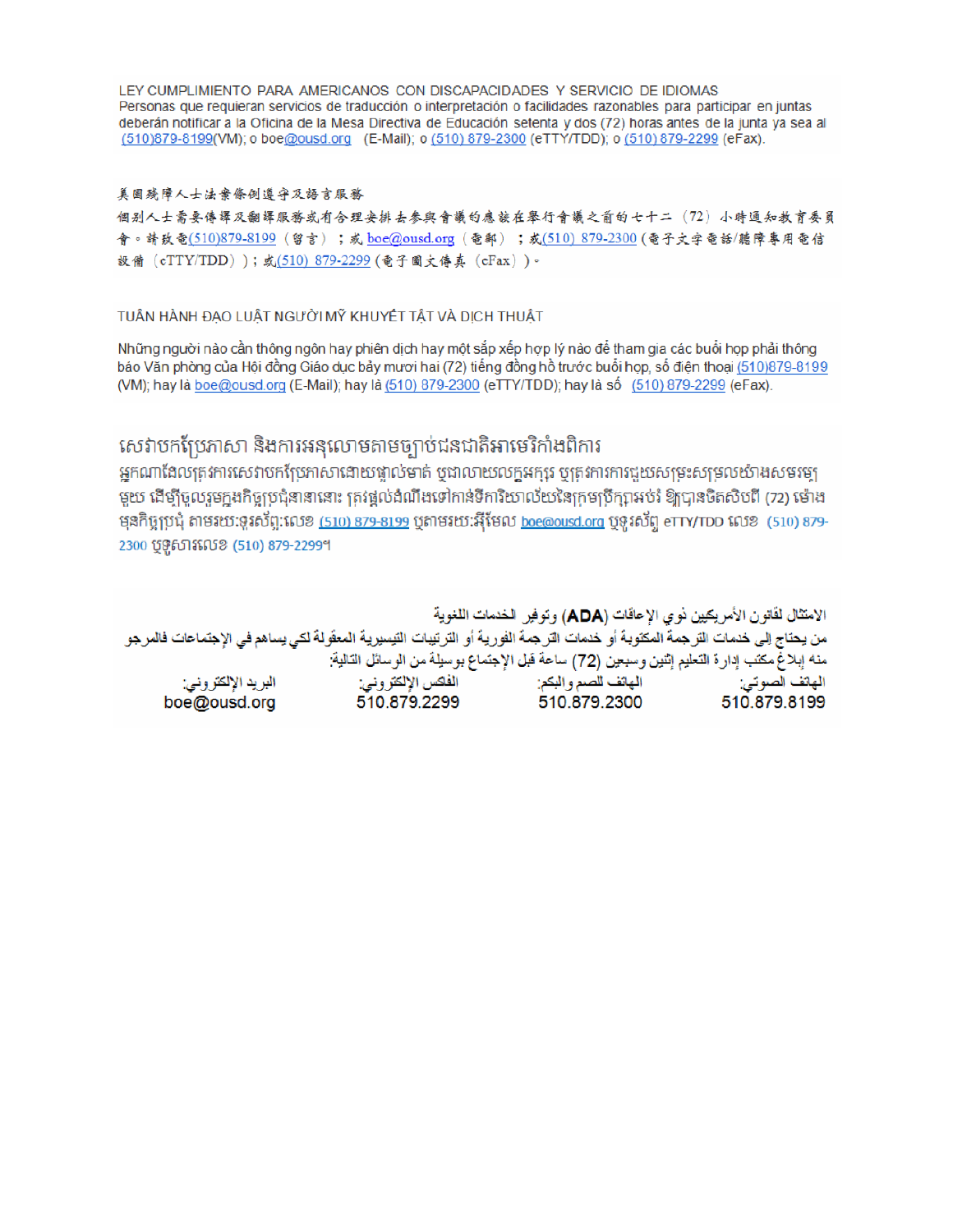## **NOTICE – EXCLUSIVELY VIRTUAL MEETING**

## **NOTICE – EXCLUSIVELY VIRTUAL MEETING (CONTINUED)**

### **A. Call to Order**

*Chairperson Jason Gumataotao called the meeting to order at 5:01 P.M.*

### **B. Roll Call**

|  | <b>Present</b> 4 - Member James Harris  |  |  |
|--|-----------------------------------------|--|--|
|  | Member Marc Tafolla                     |  |  |
|  | Vice Chairperson Louise Waters          |  |  |
|  | Chairperson Jason Gumataotao            |  |  |
|  | Absent 1 - Member Katharina Nunez-Adler |  |  |

## **C. Speaker Request Cards/Modification(s) To Agenda**

*None*

## **D. Adoption of Commission Minutes**

*None*

## **E. High School Network Superintendent's Report**

**[21-2939](http://ousd.legistar.com/gateway.aspx?m=l&id=/matter.aspx?key=54073) High School Network Superintendent's Report - December 7, 2021** Presentation to the Measure N Commission by the High School Network Superintendent of Measure N and Linked Learning Highlights from First Semester of 2021-22. *Matin Abdel-Qawi, High School Network Superintendent, made a report regarding Measure N and Linked Learning Highlights from First Semester of 2021-22. No Public Speaker.* **Discussed**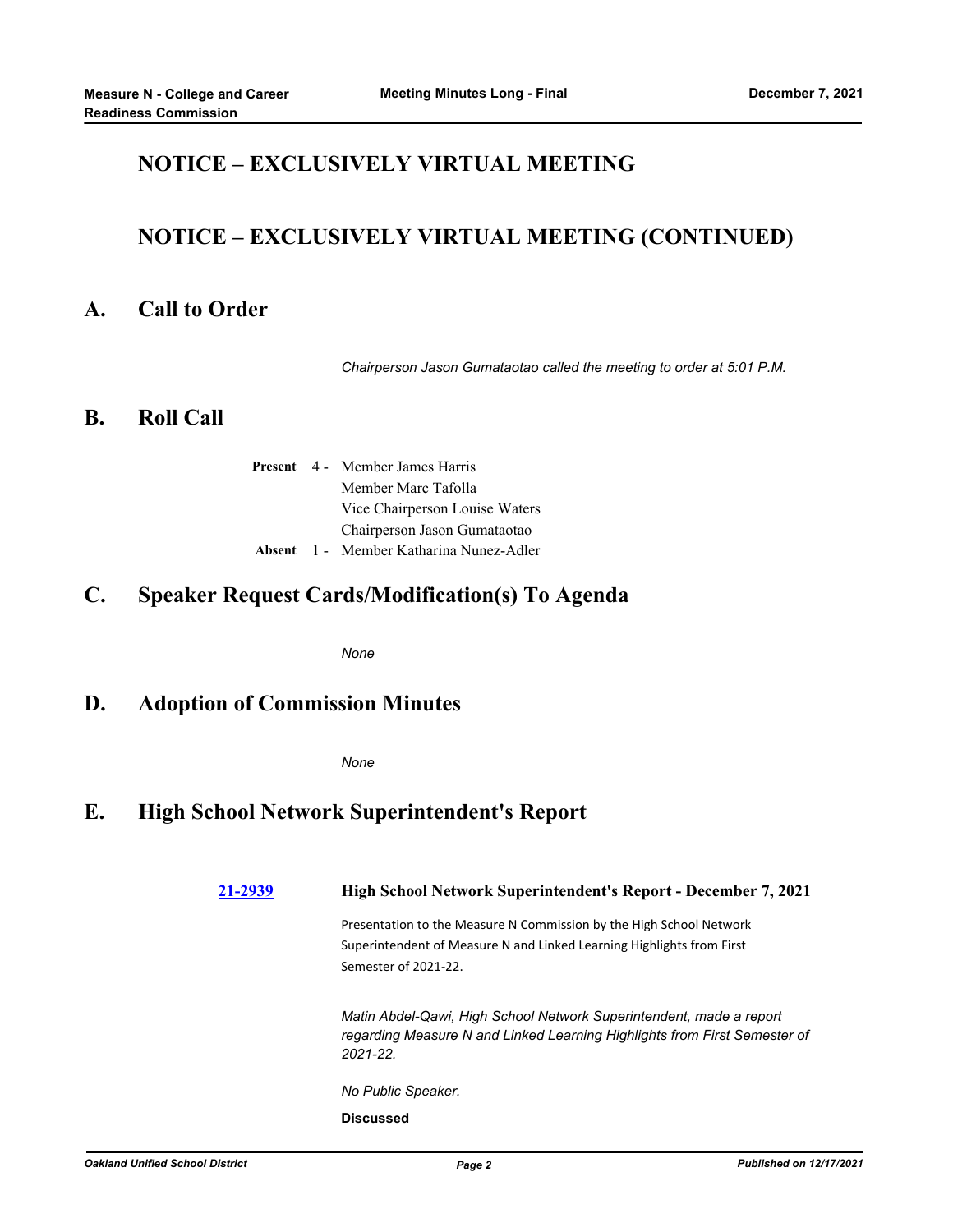# **F. Adoption of the Commission General Consent Report**

### 窅 **[21-2922](http://ousd.legistar.com/gateway.aspx?m=l&id=/matter.aspx?key=54056) Measure N Commission - 2021-2022 Budget Modification - Fremont High School** Approval by Measure N Commission of a 2021-2022 budget modification request from Fremont High School transferring \$10,000.00, from Equipment (no impact -need to allocate funds for supplies) to Supplies & Materials, for a new total amount of \$10,000.00, as stated in the justification section of the New or Revised Strategic Action Section of the Budget Modification Form. [21-2922 Measure N Commission - 2021-2022 Budget](http://ousd.legistar.com/gateway.aspx?M=F&ID=101714.pdf)  *Attachments:* Modification - Fremont High School **That this Appropriation be Adopted. The motion carried by consent roll call** Aye: 4 - Member James Harris Member Marc Tafolla Vice Chairperson Louise Waters Chairperson Jason Gumataotao **Absent:** 1 - Member Katharina Nunez-Adler Enactment No: 21-1935 誾 **[21-2923](http://ousd.legistar.com/gateway.aspx?m=l&id=/matter.aspx?key=54057) Measure N Commission - 2021-2022 Budget Modification - Oakland Technical High School** Approval by Measure N Commission of a 2021-2022 budget modification request from Oakland Technical High School transferring \$2,000.00, from Consultant Contracts (no impact - OUSD will provide that support now) to Equipment, for a new total amount of \$2,000.00, as stated in the justification section of the New or Revised Strategic Action Section of the Budget Modification Form. [21-2923 Measure N Commission - 2021-2022 Budget](http://ousd.legistar.com/gateway.aspx?M=F&ID=101715.pdf)  *Attachments:* Modification - Oakland Technical High School **That this Appropriation be Adopted. The motion carried by consent roll call** Aye:  $4 -$ **Aye:** Member James Harris Member Marc Tafolla Vice Chairperson Louise Waters Chairperson Jason Gumataotao **Absent:** 1 - Member Katharina Nunez-Adler

Enactment No: 21-1936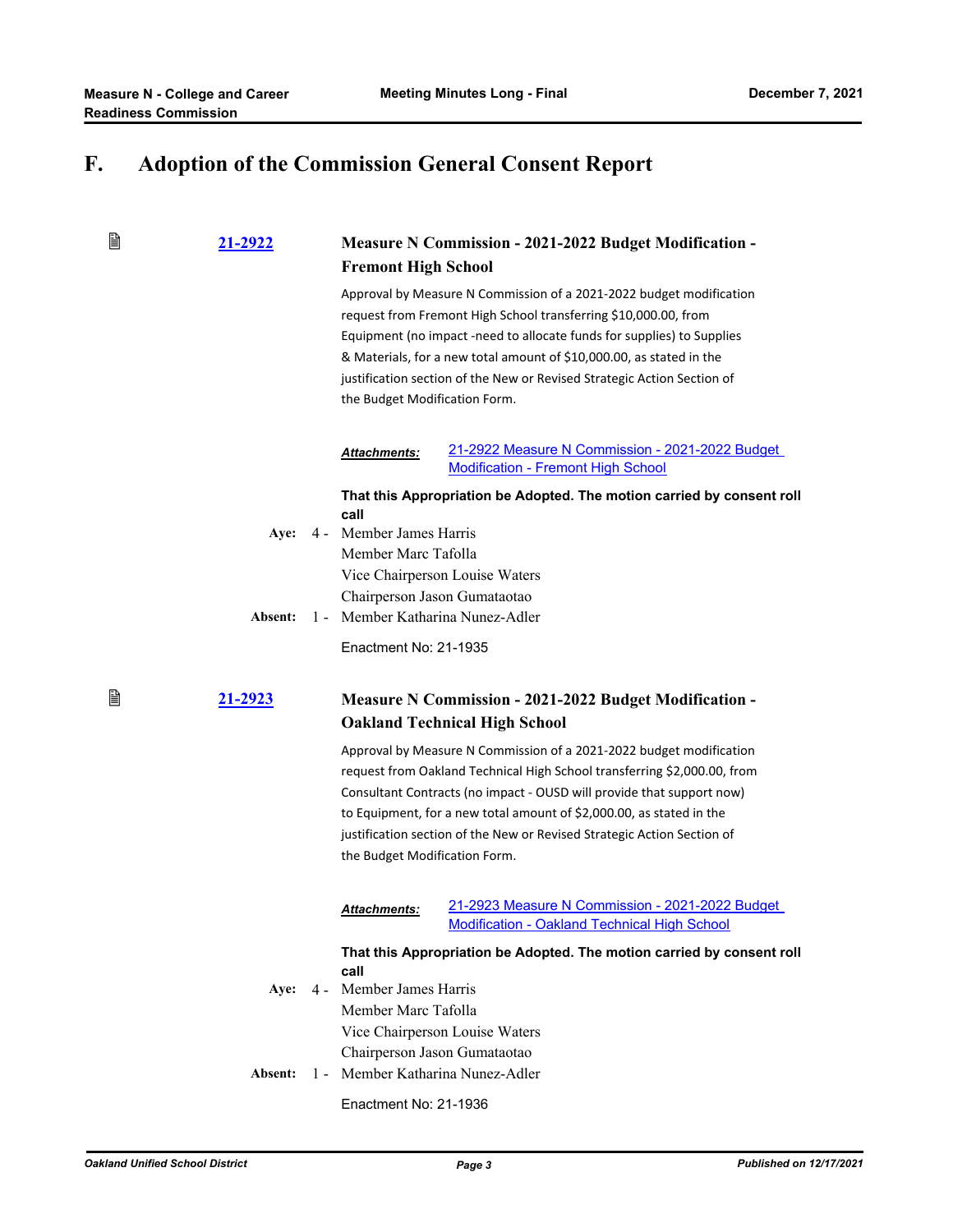| B | 21-2924 | <b>Measure N Commission - 2021-2022 Budget Modification -</b><br><b>Oakland Technical High School</b> |                                                                                                                                                                                                                                                                                                                                                                                                                |  |
|---|---------|-------------------------------------------------------------------------------------------------------|----------------------------------------------------------------------------------------------------------------------------------------------------------------------------------------------------------------------------------------------------------------------------------------------------------------------------------------------------------------------------------------------------------------|--|
|   |         |                                                                                                       | Approval by Measure N Commission of a 2021-2022 budget modification<br>request from Oakland Technical High School transferring \$3,584.24, from<br>Supplies & Materials (no impact- no changes to the pathway<br>development) to Equipment, for a new total amount of \$3,584.24, as<br>stated in the justification section of the New or Revised Strategic Action<br>Section of the Budget Modification Form. |  |
|   |         | <b>Attachments:</b>                                                                                   | 21-2924 Measure N Commission - 2021-2022 Budget<br><b>Modification - Oakland Technical High School</b>                                                                                                                                                                                                                                                                                                         |  |
|   |         | call                                                                                                  | That this Appropriation be Adopted. The motion carried by consent roll                                                                                                                                                                                                                                                                                                                                         |  |
|   | Aye:    | 4 - Member James Harris<br>Member Marc Tafolla                                                        | Vice Chairperson Louise Waters                                                                                                                                                                                                                                                                                                                                                                                 |  |
|   |         | Chairperson Jason Gumataotao                                                                          |                                                                                                                                                                                                                                                                                                                                                                                                                |  |
|   | Absent: | 1 - Member Katharina Nunez-Adler                                                                      |                                                                                                                                                                                                                                                                                                                                                                                                                |  |
|   |         | Enactment No: 21-1937                                                                                 |                                                                                                                                                                                                                                                                                                                                                                                                                |  |

# **Adoption of the Commission General Consent Report**

|         | A motion was made by Member Harris, seconded by Vice Chairperson<br>Waters, to Approve the General Consent Report. The motion carried<br>by the following vote |
|---------|----------------------------------------------------------------------------------------------------------------------------------------------------------------|
|         | Aye: 4 - Member James Harris                                                                                                                                   |
|         | Member Marc Tafolla                                                                                                                                            |
|         | Vice Chairperson Louise Waters                                                                                                                                 |
|         | Chairperson Jason Gumataotao                                                                                                                                   |
| Absent: | 1 - Member Katharina Nunez-Adler                                                                                                                               |

# **Adoption of the Commission General Consent Report No. 2**

| 21-2771 | <b>Measure N Commission - Ralph J. Bunche Academy - Carryover</b><br>2020-2021 Measure N Fund Balance and Plan |                                                                                                                                                                              |  |
|---------|----------------------------------------------------------------------------------------------------------------|------------------------------------------------------------------------------------------------------------------------------------------------------------------------------|--|
|         |                                                                                                                | Approval by Measure N Commission of Ralph J. Bunche Academy<br>request to carryover Fiscal Year 2020-2021 Measure N Fund Balance and<br>Plan, in the amount of \$153,119.37. |  |
|         | <b>Attachments:</b>                                                                                            | 21-2771 Measure N Commission - Ralph J. Bunche<br>Academy - Carryover 2020-2021 Measure N Fund Balance<br>and Plan                                                           |  |

B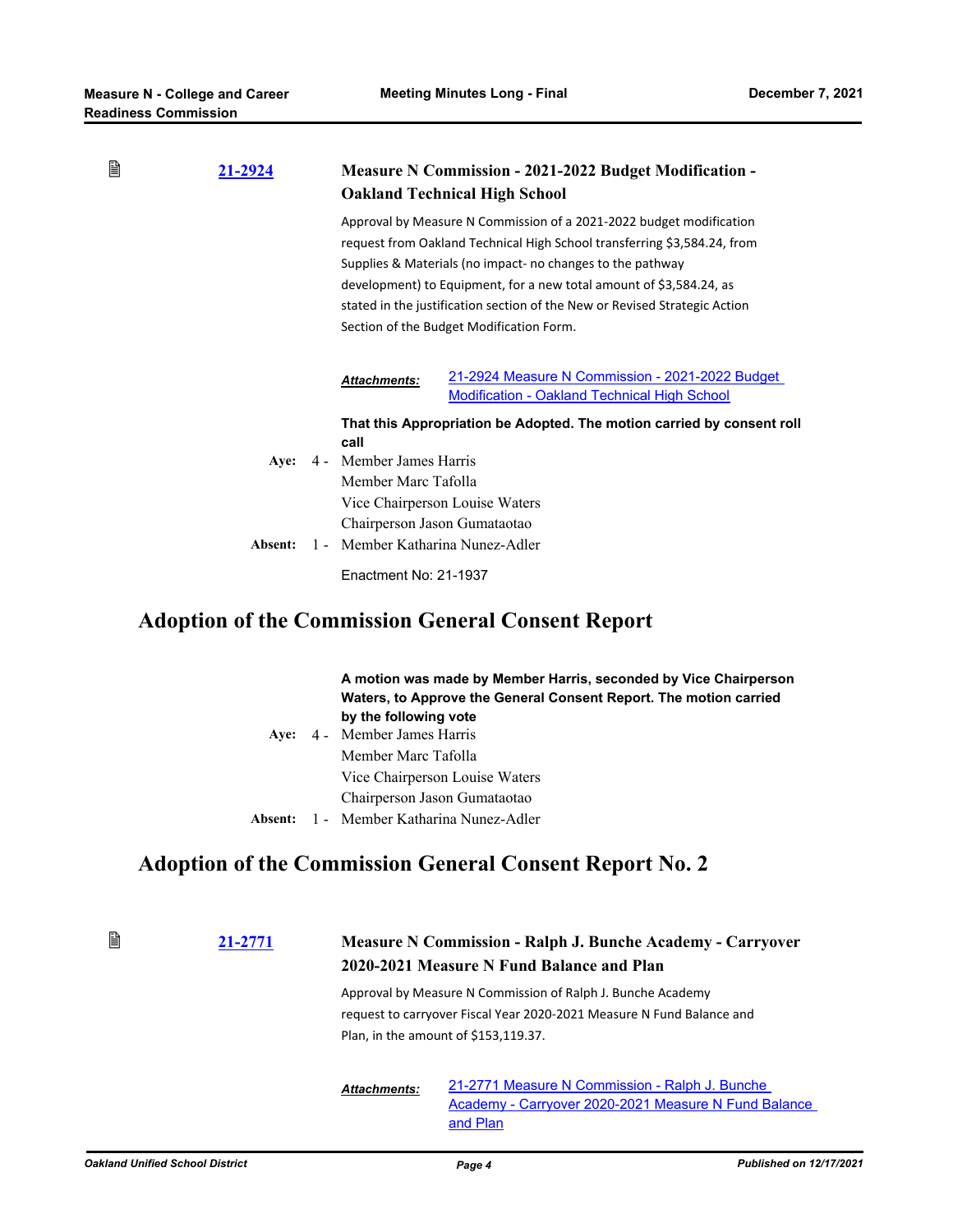|   | Aye:<br>Absent: |                              | call<br>4 - Member James Harris<br>Member Marc Tafolla                                                      | That this Appropriation be Adopted. The motion carried by consent roll<br>Vice Chairperson Louise Waters<br>Chairperson Jason Gumataotao<br>1 - Member Katharina Nunez-Adler |  |
|---|-----------------|------------------------------|-------------------------------------------------------------------------------------------------------------|------------------------------------------------------------------------------------------------------------------------------------------------------------------------------|--|
|   |                 |                              | Enactment No: 21-1938                                                                                       |                                                                                                                                                                              |  |
| B | <u>21-2772</u>  |                              | <b>Measure N Commission - Dewey Academy - Carryover 2020-2021</b><br><b>Measure N Fund Balance and Plan</b> |                                                                                                                                                                              |  |
|   |                 |                              | amount of \$132,012.66.                                                                                     | Approval by Measure N Commission of Dewey Academy request to<br>carryover Fiscal Year 2020-2021 Measure N Fund Balance and Plan, in the                                      |  |
|   |                 |                              | <b>Attachments:</b>                                                                                         | 21-2772 Measure N Commission - Dewey Academy -<br>Carryover 2020-2021 Measure N Fund Balance and Plan                                                                        |  |
|   |                 |                              |                                                                                                             | That this Appropriation be Adopted. The motion carried by consent roll                                                                                                       |  |
|   | Aye:            |                              | call<br>4 - Member James Harris                                                                             |                                                                                                                                                                              |  |
|   |                 |                              | Member Marc Tafolla                                                                                         |                                                                                                                                                                              |  |
|   |                 |                              |                                                                                                             | Vice Chairperson Louise Waters                                                                                                                                               |  |
|   |                 |                              | Chairperson Jason Gumataotao<br>Member Katharina Nunez-Adler                                                |                                                                                                                                                                              |  |
|   | Absent:         | $1 -$                        |                                                                                                             |                                                                                                                                                                              |  |
|   |                 |                              | Enactment No: 21-1939                                                                                       |                                                                                                                                                                              |  |
| B | 21-2773         |                              |                                                                                                             | <b>Measure N Commission - Emiliano Zapata Street Academy -</b><br>Carryover 2020-2021 Measure N Fund Balance and Plan                                                        |  |
|   |                 |                              |                                                                                                             | Approval by Measure N Commission of Street Academy request to                                                                                                                |  |
|   |                 |                              | amount of \$108,494.45.                                                                                     | carryover Fiscal Year 2020-2021 Measure N Fund Balance and Plan, in the                                                                                                      |  |
|   |                 |                              | <u>Attachments:</u>                                                                                         | 21-2773 Measure N Commission - Emiliano Zapata Street<br>Academy - Carryover 2020-2021 Measure N Fund Balance<br>and Plan                                                    |  |
|   |                 |                              |                                                                                                             | That this Appropriation be Adopted. The motion carried by consent roll                                                                                                       |  |
|   |                 |                              | call                                                                                                        |                                                                                                                                                                              |  |
|   | Aye:            |                              | 4 - Member James Harris                                                                                     |                                                                                                                                                                              |  |
|   |                 |                              | Member Marc Tafolla                                                                                         |                                                                                                                                                                              |  |
|   |                 |                              |                                                                                                             | Vice Chairperson Louise Waters                                                                                                                                               |  |
|   |                 | Chairperson Jason Gumataotao |                                                                                                             |                                                                                                                                                                              |  |
|   | Absent:         | $1 -$                        | Member Katharina Nunez-Adler                                                                                |                                                                                                                                                                              |  |
|   |                 | Enactment No: 21-1940        |                                                                                                             |                                                                                                                                                                              |  |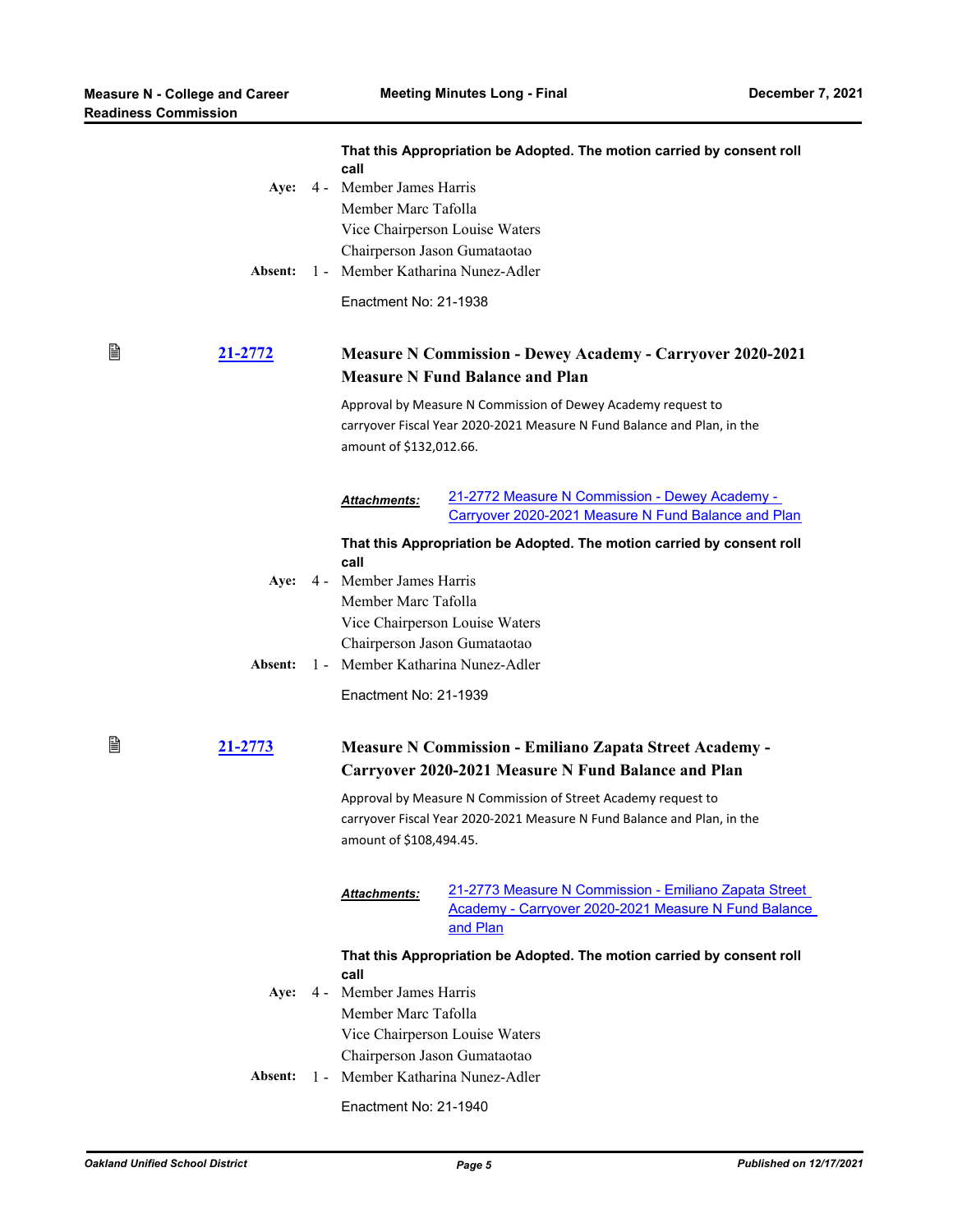| B | <u>21-2775</u> |       | <b>Measure N Commission - Community Day School - Carryover</b><br>2020-2021 Measure N Fund Balance and Plan                             |                                                                                                                                             |  |  |
|---|----------------|-------|-----------------------------------------------------------------------------------------------------------------------------------------|---------------------------------------------------------------------------------------------------------------------------------------------|--|--|
|   |                |       | the amount of \$20,873.71.                                                                                                              | Approval by Measure N Commission of Community Day School request<br>to carryover Fiscal Year 2020-2021 Measure N Fund Balance and Plan, in  |  |  |
|   |                |       | Attachments:                                                                                                                            | 21-2775 Measure N Commission - Community Day School -<br>Carryover 2020-2021 Measure N Fund Balance and Plan                                |  |  |
|   |                |       |                                                                                                                                         | That this Appropriation be Adopted. The motion carried by consent roll                                                                      |  |  |
|   | Aye:           |       | call<br>4 - Member James Harris                                                                                                         |                                                                                                                                             |  |  |
|   |                |       | Member Marc Tafolla                                                                                                                     |                                                                                                                                             |  |  |
|   |                |       |                                                                                                                                         | Vice Chairperson Louise Waters                                                                                                              |  |  |
|   |                |       | Chairperson Jason Gumataotao                                                                                                            |                                                                                                                                             |  |  |
|   | Absent:        |       |                                                                                                                                         | 1 - Member Katharina Nunez-Adler                                                                                                            |  |  |
|   |                |       | Enactment No: 21-1941                                                                                                                   |                                                                                                                                             |  |  |
| 閶 | 21-2776        |       | <b>Measure N Commission - Rudsdale Continuation &amp; Rudsdale</b><br>Newcomer - Carryover 2020-2021 Measure N Fund Balance and<br>Plan |                                                                                                                                             |  |  |
|   |                |       |                                                                                                                                         |                                                                                                                                             |  |  |
|   |                |       | Approval by Measure N Commission of Rudsdale Continuation &                                                                             |                                                                                                                                             |  |  |
|   |                |       | Rudsdale Newcomer request to carryover Fiscal Year 2020-2021 Measure<br>N Fund Balance and Plan, in the amount of \$189,042.91.         |                                                                                                                                             |  |  |
|   |                |       | <b>Attachments:</b>                                                                                                                     | 21-2776 Measure N Commission - Rudsdale Continuation &<br>Rudsdale Newcomer - Carryover 2020-2021 Measure N<br><b>Fund Balance and Plan</b> |  |  |
|   |                |       |                                                                                                                                         | That this Appropriation be Adopted. The motion carried by consent roll                                                                      |  |  |
|   |                |       | call                                                                                                                                    |                                                                                                                                             |  |  |
|   | Aye:           |       | 4 - Member James Harris                                                                                                                 |                                                                                                                                             |  |  |
|   |                |       | Member Marc Tafolla                                                                                                                     |                                                                                                                                             |  |  |
|   |                |       |                                                                                                                                         | Vice Chairperson Louise Waters<br>Chairperson Jason Gumataotao                                                                              |  |  |
|   | Absent:        | $1 -$ |                                                                                                                                         | Member Katharina Nunez-Adler                                                                                                                |  |  |
|   |                |       | Enactment No: 21-1942                                                                                                                   |                                                                                                                                             |  |  |
| 閆 | <u>21-2777</u> |       |                                                                                                                                         | <b>Measure N Commission - Madison Park Academy - Carryover</b><br>2020-2021 Measure N Fund Balance and Plan                                 |  |  |
|   |                |       | the amount of \$106,090.19.                                                                                                             | Approval by Measure N Commission of Madison Park Academy request<br>to carryover Fiscal Year 2020-2021 Measure N Fund Balance and Plan, in  |  |  |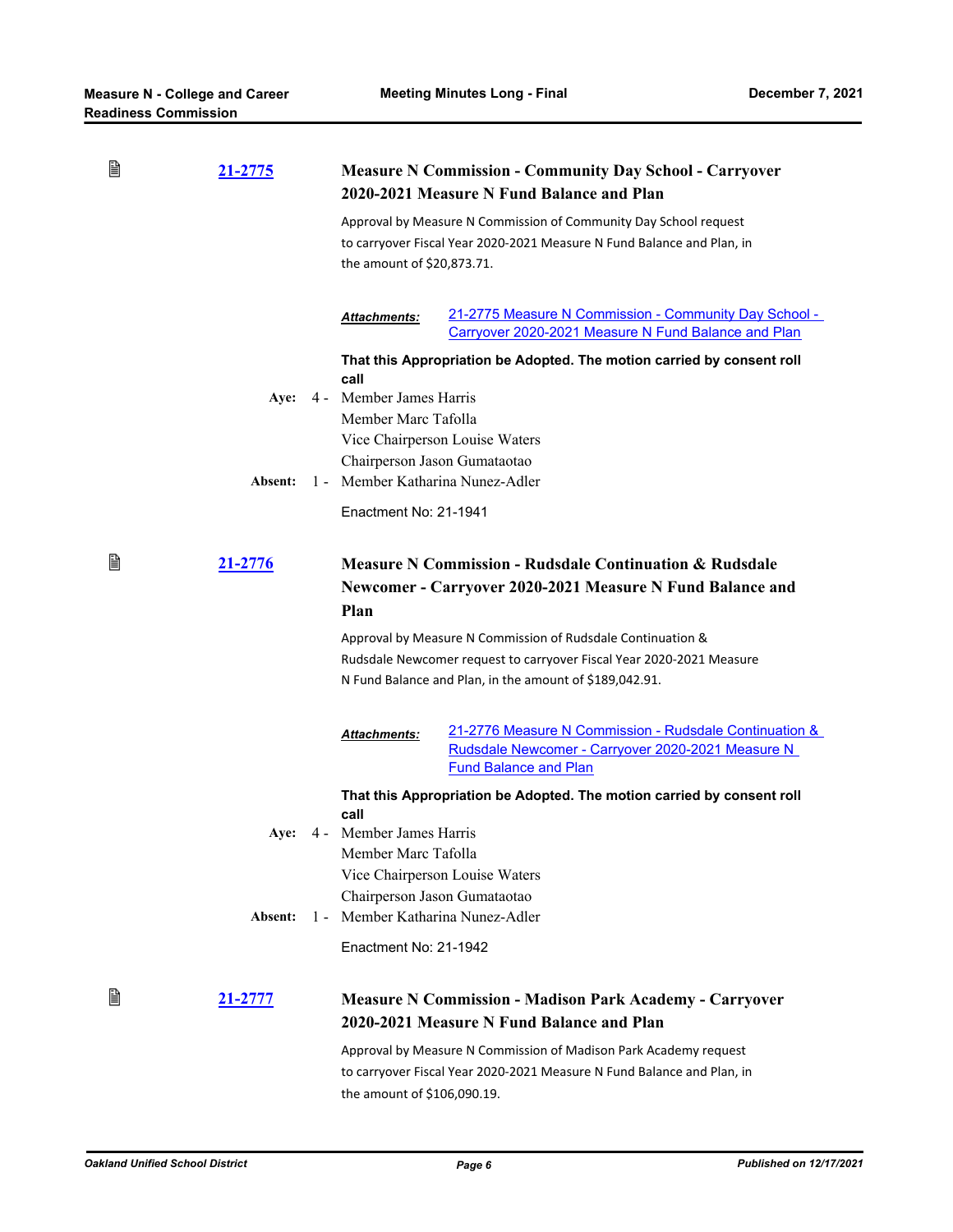|   |         |     | <b>Attachments:</b>                                              | 21-2777 Measure N Commission - Madison Park Academy<br>- Carryover 2020-2021 Measure N Fund Balance and Plan                           |
|---|---------|-----|------------------------------------------------------------------|----------------------------------------------------------------------------------------------------------------------------------------|
|   | Aye:    |     | call<br>4 - Member James Harris                                  | That this Appropriation be Adopted. The motion carried by consent roll                                                                 |
|   |         |     | Member Marc Tafolla                                              |                                                                                                                                        |
|   |         |     | Vice Chairperson Louise Waters<br>Chairperson Jason Gumataotao   |                                                                                                                                        |
|   | Absent: |     | 1 - Member Katharina Nunez-Adler                                 |                                                                                                                                        |
|   |         |     | Enactment No: 21-1943                                            |                                                                                                                                        |
| B | 21-2778 |     |                                                                  | <b>Measure N Commission - Coliseum College Preparatory Academy</b><br>- Carryover 2020-2021 Measure N Fund Balance and Plan            |
|   |         |     |                                                                  | Approval by Measure N Commission of Coliseum College Preparatory                                                                       |
|   |         |     |                                                                  | Academy request to carryover Fiscal Year 2020-2021 Measure N Fund<br>Balance and Plan, in the amount of \$183,989.80.                  |
|   |         |     |                                                                  |                                                                                                                                        |
|   |         |     | Attachments:                                                     | 21-2778 Measure N Commission - Coliseum College<br>Preparatory Academy - Carryover 2020-2021 Measure N<br><b>Fund Balance and Plan</b> |
|   |         |     |                                                                  | That this Appropriation be Adopted. The motion carried by consent roll                                                                 |
|   | Aye:    |     | call<br>4 - Member James Harris                                  |                                                                                                                                        |
|   |         |     | Member Marc Tafolla                                              |                                                                                                                                        |
|   |         |     | Vice Chairperson Louise Waters                                   |                                                                                                                                        |
|   | Absent: |     | Chairperson Jason Gumataotao<br>1 - Member Katharina Nunez-Adler |                                                                                                                                        |
|   |         |     | Enactment No: 21-1944                                            |                                                                                                                                        |
|   |         |     |                                                                  |                                                                                                                                        |
| B | 21-2779 |     |                                                                  | <b>Measure N Commission – Life Academy - Carryover 2020-2021</b><br><b>Measure N Fund Balance and Plan</b>                             |
|   |         |     |                                                                  | Approval by Measure N Commission of Life Academy request to                                                                            |
|   |         |     | amount of \$204,525.28.                                          | carryover Fiscal Year 2020-2021 Measure N Fund Balance and Plan, in the                                                                |
|   |         |     |                                                                  |                                                                                                                                        |
|   |         |     | <b>Attachments:</b>                                              | 21-2779 Measure N Commission - Life Academy -<br>Carryover 2020-2021 Measure N Fund Balance and Plan                                   |
|   |         |     | call                                                             | That this Appropriation be Adopted. The motion carried by consent roll                                                                 |
|   | Aye:    | 4 - | Member James Harris                                              |                                                                                                                                        |
|   |         |     | Member Marc Tafolla                                              |                                                                                                                                        |
|   |         |     | Vice Chairperson Louise Waters                                   |                                                                                                                                        |
|   |         |     | Chairperson Jason Gumataotao                                     |                                                                                                                                        |
|   | Absent: |     | 1 - Member Katharina Nunez-Adler                                 |                                                                                                                                        |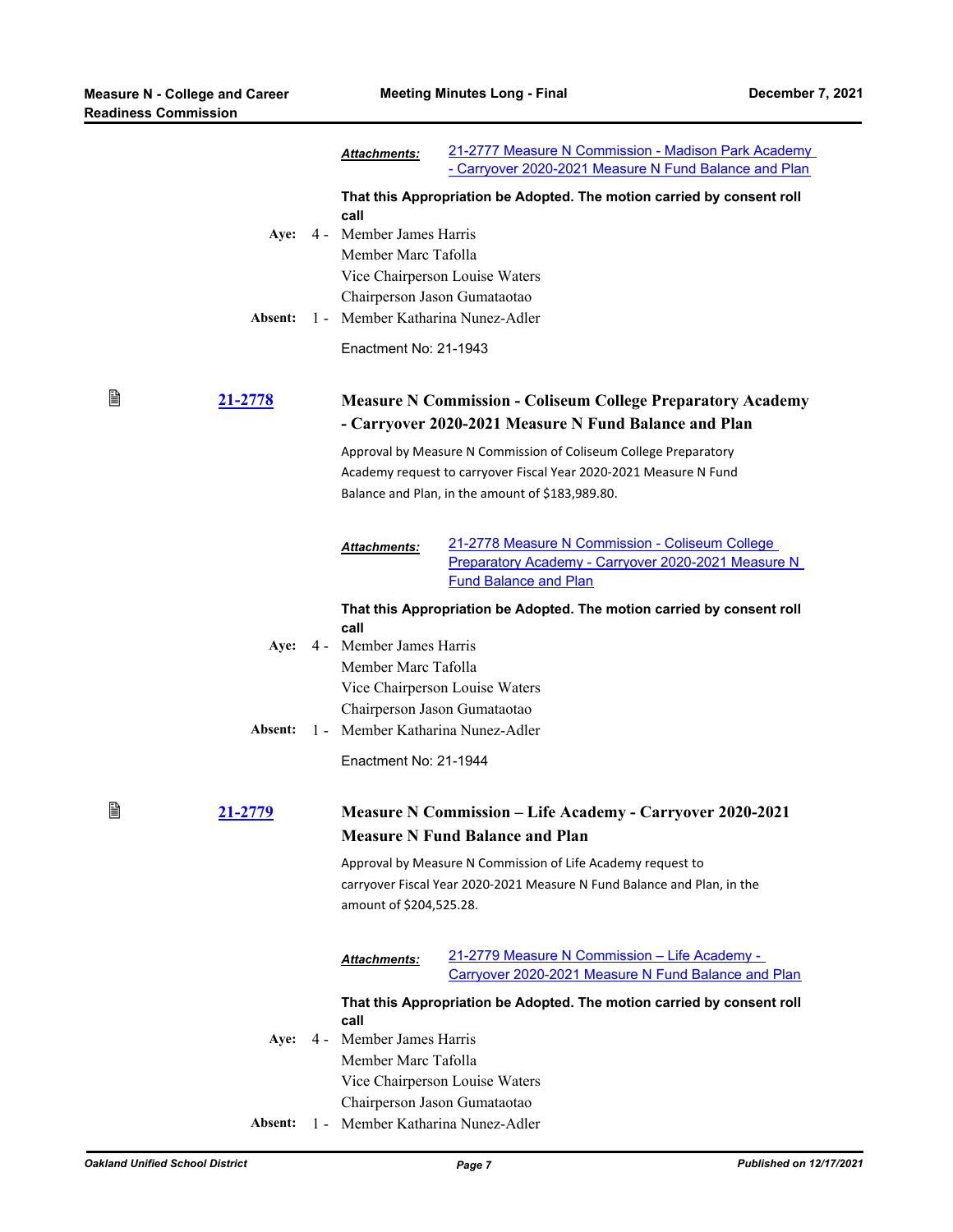Enactment No: 21-1945

| B | 21-2780        |                                                                                                                          | <b>Measure N Commission - MetWest Academy - Carryover</b><br>2020-2021 Measure N Fund Balance and Plan<br>Approval by Measure N Commission of MetWest Academy request to<br>carryover Fiscal Year 2020-2021 Measure N Fund Balance and Plan, in the<br>amount of \$35,070.76. |  |  |
|---|----------------|--------------------------------------------------------------------------------------------------------------------------|-------------------------------------------------------------------------------------------------------------------------------------------------------------------------------------------------------------------------------------------------------------------------------|--|--|
|   |                | Attachments:                                                                                                             | 21-2780 Measure N Commission - MetWest Academy -<br>Carryover 2020-2021 Measure N Fund Balance and Plan                                                                                                                                                                       |  |  |
|   |                | That this Appropriation be Adopted. The motion carried by consent roll                                                   |                                                                                                                                                                                                                                                                               |  |  |
|   | Aye:           | call<br>4 - Member James Harris                                                                                          |                                                                                                                                                                                                                                                                               |  |  |
|   |                | Member Marc Tafolla                                                                                                      |                                                                                                                                                                                                                                                                               |  |  |
|   |                |                                                                                                                          | Vice Chairperson Louise Waters                                                                                                                                                                                                                                                |  |  |
|   |                |                                                                                                                          | Chairperson Jason Gumataotao                                                                                                                                                                                                                                                  |  |  |
|   | Absent:        | 1 - Member Katharina Nunez-Adler                                                                                         |                                                                                                                                                                                                                                                                               |  |  |
|   |                | Enactment No: 21-1946                                                                                                    |                                                                                                                                                                                                                                                                               |  |  |
| B | 21-2781        | <b>Measure N Commission - Oakland International High School -</b><br>Carryover 2020-2021 Measure N Fund Balance and Plan |                                                                                                                                                                                                                                                                               |  |  |
|   |                |                                                                                                                          | Approval by Measure N Commission of Oakland International High                                                                                                                                                                                                                |  |  |
|   |                |                                                                                                                          | School request to carryover Fiscal Year 2020-2021 Measure N Fund                                                                                                                                                                                                              |  |  |
|   |                | Balance and Plan, in the amount of \$156,416.79.                                                                         |                                                                                                                                                                                                                                                                               |  |  |
|   |                | Attachments:                                                                                                             | 21-2781 Measure N Commission - Oakland International<br>High School - Carryover 2020-2021 Measure N Fund<br><b>Balance and Plan</b>                                                                                                                                           |  |  |
|   |                | call                                                                                                                     | That this Appropriation be Adopted. The motion carried by consent roll                                                                                                                                                                                                        |  |  |
|   | Aye:           | 4 - Member James Harris                                                                                                  |                                                                                                                                                                                                                                                                               |  |  |
|   |                | Member Marc Tafolla                                                                                                      |                                                                                                                                                                                                                                                                               |  |  |
|   |                |                                                                                                                          | Vice Chairperson Louise Waters                                                                                                                                                                                                                                                |  |  |
|   |                |                                                                                                                          | Chairperson Jason Gumataotao                                                                                                                                                                                                                                                  |  |  |
|   | Absent:        | $1 -$                                                                                                                    | Member Katharina Nunez-Adler                                                                                                                                                                                                                                                  |  |  |
|   |                | Enactment No: 21-1947                                                                                                    |                                                                                                                                                                                                                                                                               |  |  |
| 窅 | <u>21-2782</u> |                                                                                                                          | <b>Measure N Commission - Oakland High School - Carryover</b><br>2020-2021 Measure N Fund Balance and Plan                                                                                                                                                                    |  |  |
|   |                |                                                                                                                          | Approval by Measure N Commission of Oakland High School request to<br>carryover Fiscal Year 2020-2021 Measure N Fund Balance and Plan, in the                                                                                                                                 |  |  |

amount of \$307,885.10.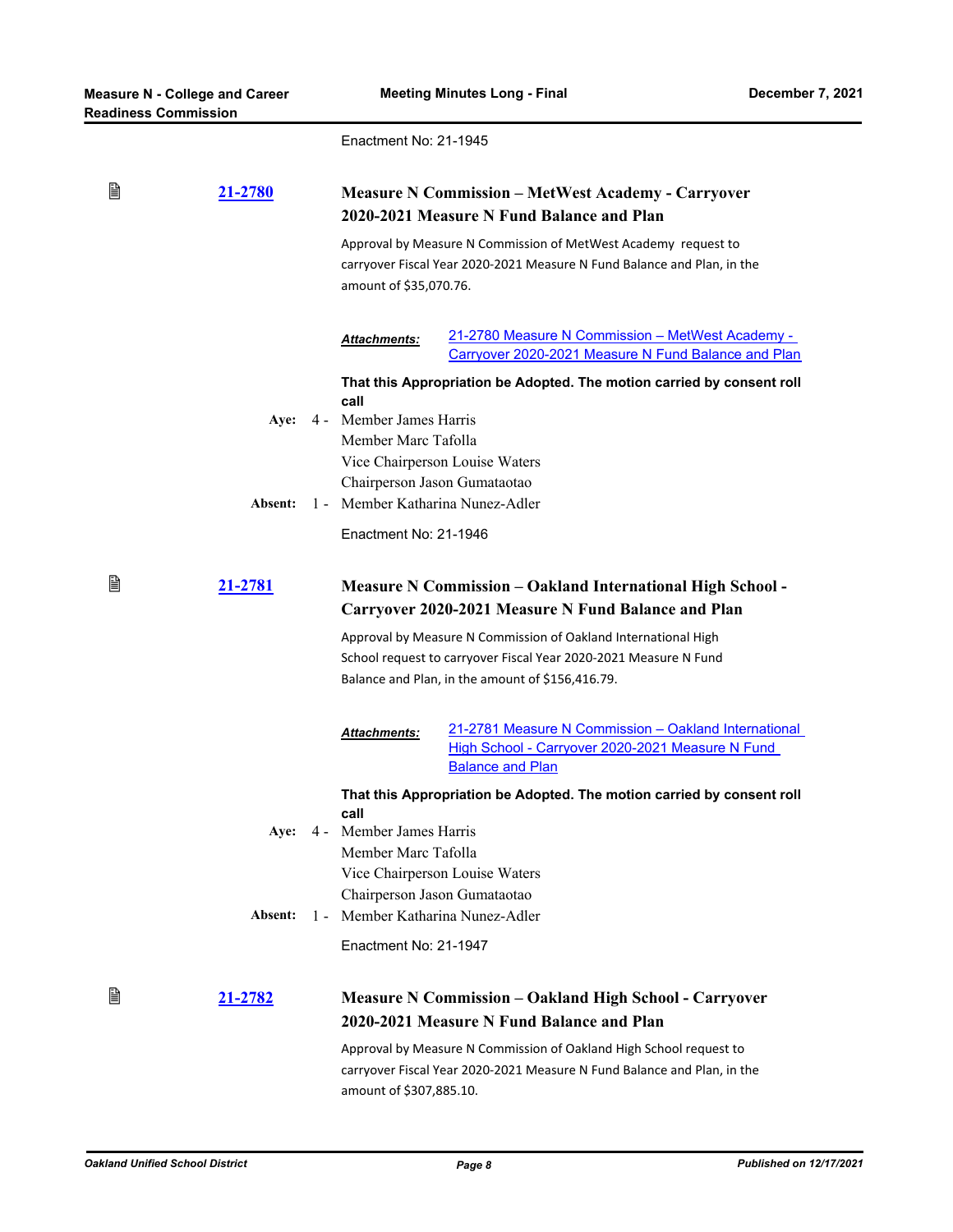₿

₿

|         | Attachments:                                                     | 21-2782 Measure N Commission - Oakland High School -<br>Carryover 2020-2021 Measure N Fund Balance and Plan                                  |  |  |
|---------|------------------------------------------------------------------|----------------------------------------------------------------------------------------------------------------------------------------------|--|--|
|         |                                                                  | That this Appropriation be Adopted. The motion carried by consent roll                                                                       |  |  |
| Aye:    | call<br>4 - Member James Harris<br>Member Marc Tafolla           |                                                                                                                                              |  |  |
|         | Vice Chairperson Louise Waters                                   |                                                                                                                                              |  |  |
| Absent: | Chairperson Jason Gumataotao<br>1 - Member Katharina Nunez-Adler |                                                                                                                                              |  |  |
|         | Enactment No: 21-1948                                            |                                                                                                                                              |  |  |
|         |                                                                  |                                                                                                                                              |  |  |
| 21-2784 |                                                                  | <b>Measure N Commission – Castlemont High School - Carryover</b><br>2020-2021 Measure N Fund Balance and Plan                                |  |  |
|         |                                                                  | Approval by Measure N Commission of Castlemont High School request                                                                           |  |  |
|         | the amount of \$114,811.87.                                      | to carryover Fiscal Year 2020-2021 Measure N Fund Balance and Plan, in                                                                       |  |  |
|         | Attachments:                                                     | 21-2784 Measure N Commission - Castlemont High School<br>- Carryover 2020-2021 Measure N Fund Balance and Plan                               |  |  |
|         |                                                                  | That this Appropriation be Adopted. The motion carried by consent roll                                                                       |  |  |
| Aye:    | call<br>4 - Member James Harris                                  |                                                                                                                                              |  |  |
|         | Member Marc Tafolla                                              |                                                                                                                                              |  |  |
|         |                                                                  | Vice Chairperson Louise Waters                                                                                                               |  |  |
| Absent: | Chairperson Jason Gumataotao<br>1 - Member Katharina Nunez-Adler |                                                                                                                                              |  |  |
|         | Enactment No: 21-1949                                            |                                                                                                                                              |  |  |
| 21-2786 |                                                                  | <b>Measure N Commission - McClymonds High School - Carryover</b><br>2020-2021 Measure N Fund Balance and Plan                                |  |  |
|         | the amount of \$114,811.87.                                      | Approval by Measure N Commission of McClymonds High School request<br>to carryover Fiscal Year 2020-2021 Measure N Fund Balance and Plan, in |  |  |
|         | Attachments:                                                     | 21-2786 Measure N Commission - McClymonds High<br>School - Carryover 2020-2021 Measure N Fund Balance and<br><b>Plan</b>                     |  |  |
|         |                                                                  | That this Appropriation be Adopted. The motion carried by consent roll                                                                       |  |  |
| Aye:    | call<br>4 - Member James Harris                                  |                                                                                                                                              |  |  |
|         | Member Marc Tafolla                                              |                                                                                                                                              |  |  |
|         |                                                                  | Vice Chairperson Louise Waters                                                                                                               |  |  |
|         |                                                                  | Chairperson Jason Gumataotao                                                                                                                 |  |  |
| Absent: | 1 - Member Katharina Nunez-Adler                                 |                                                                                                                                              |  |  |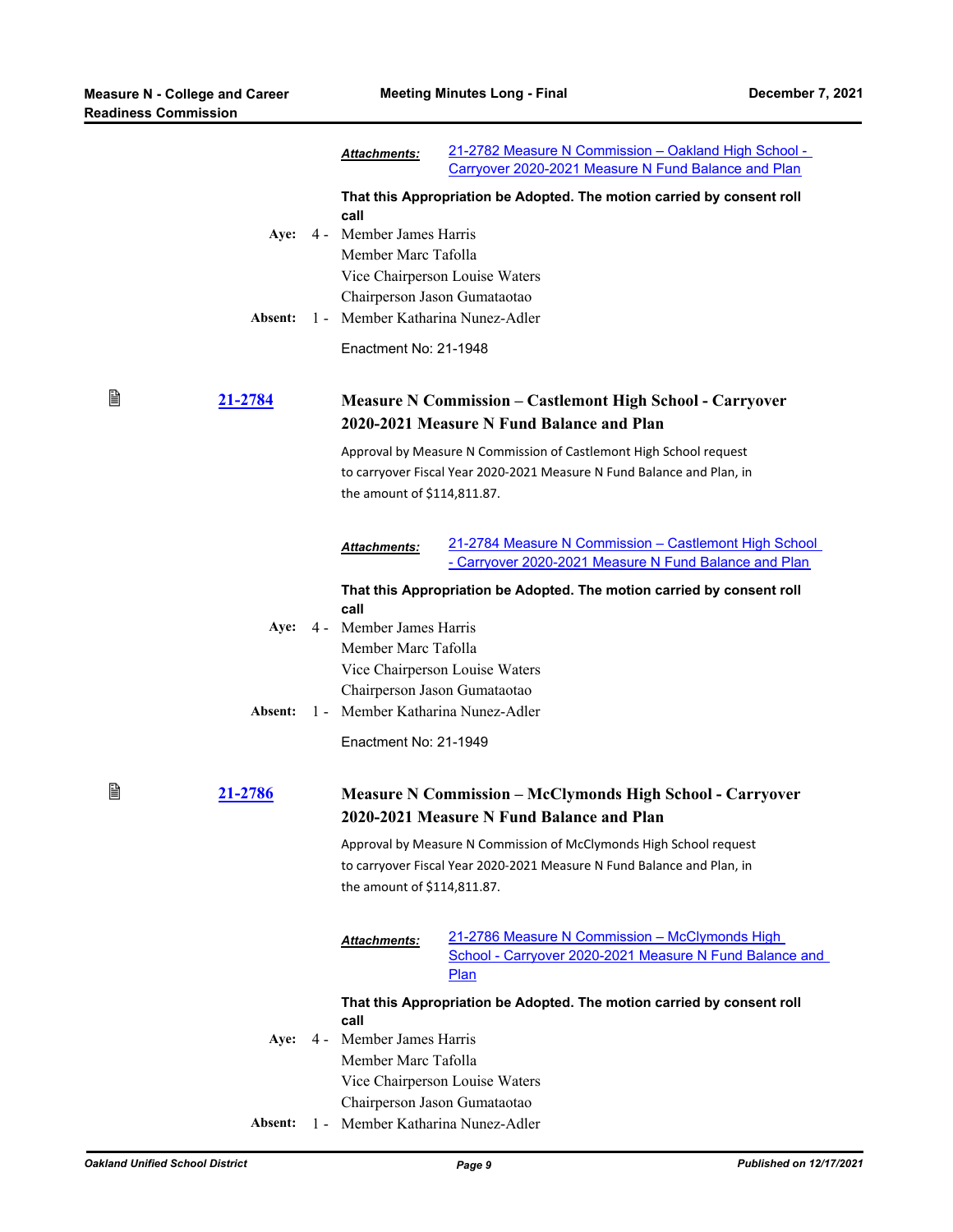Enactment No: 21-1950

| B | 21-2789        |                                                                | <b>Measure N Commission - Aspire Lionel Wilson College</b><br>Preparatory Academy - Carryover 2020-2021 Measure N Fund<br><b>Balance and Plan</b> |  |  |
|---|----------------|----------------------------------------------------------------|---------------------------------------------------------------------------------------------------------------------------------------------------|--|--|
|   |                |                                                                | Approval by Measure N Commission of Aspire Lionel Wilson College                                                                                  |  |  |
|   |                |                                                                | Preparatory Academy request to carryover Fiscal Year 2020-2021                                                                                    |  |  |
|   |                |                                                                | Measure N Fund Balance and Plan, in the amount of \$34,907.92.                                                                                    |  |  |
|   |                | Attachments:                                                   | 21-2789 Measure N Commission - Aspire Lionel Wilson                                                                                               |  |  |
|   |                |                                                                | <b>College Preparatory Academy - Carryover 2020-2021</b>                                                                                          |  |  |
|   |                |                                                                | <b>Measure N Fund Balance and Plan</b>                                                                                                            |  |  |
|   |                | call                                                           | That this Appropriation be Adopted. The motion carried by consent roll                                                                            |  |  |
|   | Aye:           | 4 - Member James Harris                                        |                                                                                                                                                   |  |  |
|   |                | Member Marc Tafolla                                            |                                                                                                                                                   |  |  |
|   |                |                                                                | Vice Chairperson Louise Waters                                                                                                                    |  |  |
|   |                |                                                                | Chairperson Jason Gumataotao                                                                                                                      |  |  |
|   | Absent:        |                                                                | 1 - Member Katharina Nunez-Adler                                                                                                                  |  |  |
|   |                | Enactment No: 21-1951                                          |                                                                                                                                                   |  |  |
| B | <u>21-2792</u> |                                                                | <b>Measure N Commission - Leadership Public Schools Oakland</b><br>R&D - Carryover 2020-2021 Measure N Fund Balance and Plan                      |  |  |
|   |                |                                                                | Approval by Measure N Commission of Leadership Public Schools                                                                                     |  |  |
|   |                |                                                                | Oakland R&D request to carryover Fiscal Year 2020-2021 Measure N Fund                                                                             |  |  |
|   |                |                                                                | Balance and Plan, in the amount of \$67,328.96.                                                                                                   |  |  |
|   |                | <b>Attachments:</b>                                            | 21-2792 Measure N Commission - Leadership Public<br>Schools Oakland R&D - Carryover 2020-2021 Measure N<br><b>Fund Balance and Plan</b>           |  |  |
|   |                |                                                                | That this Appropriation be Adopted. The motion carried by consent roll                                                                            |  |  |
|   |                | call                                                           |                                                                                                                                                   |  |  |
|   |                | Aye: 4 - Member James Harris                                   |                                                                                                                                                   |  |  |
|   |                | Member Marc Tafolla                                            |                                                                                                                                                   |  |  |
|   |                | Vice Chairperson Louise Waters<br>Chairperson Jason Gumataotao |                                                                                                                                                   |  |  |
|   |                |                                                                |                                                                                                                                                   |  |  |
|   | Absent:        | 1 - Member Katharina Nunez-Adler                               |                                                                                                                                                   |  |  |
|   |                | Enactment No: 21-1952                                          |                                                                                                                                                   |  |  |

# **Adoption of the Commission General Consent Report No. 2**

**A motion was made by Member Harris, seconded by Vice Chairperson Waters, to Approve the General Consent Report. The motion carried by the following vote**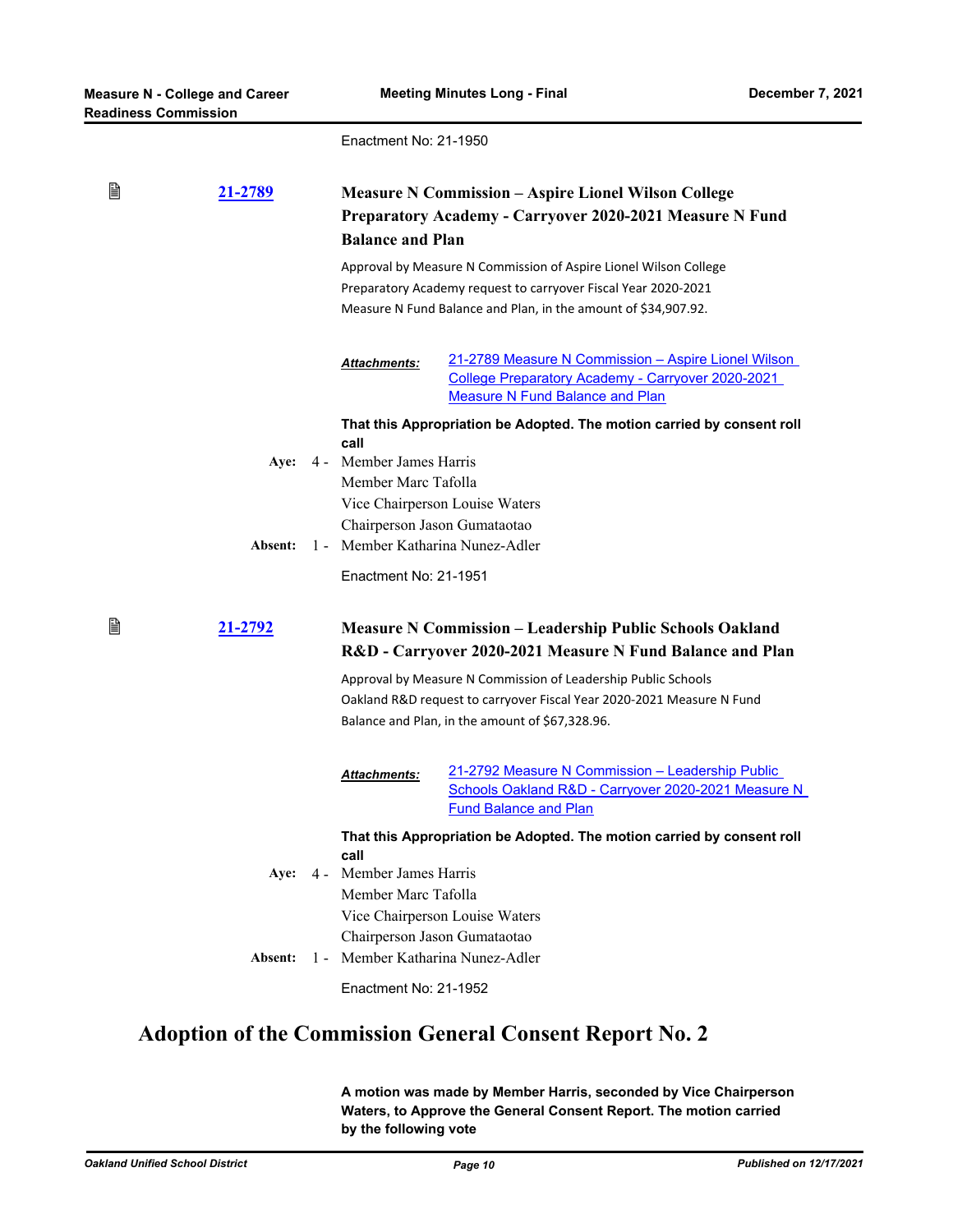|  | Aye: 4 - Member James Harris             |
|--|------------------------------------------|
|  | Member Marc Tafolla                      |
|  | Vice Chairperson Louise Waters           |
|  | Chairperson Jason Gumataotao             |
|  | Absent: 1 - Member Katharina Nunez-Adler |

## **G. Unfinished Business**

*None*

## **H. New Business**

| B<br>21-2891 |  | <b>Measure N Commission - Progress Report on Probationary School</b><br>- Ralph J. Bunche Academy |                                                                                                                                                                                                                                                 |  |
|--------------|--|---------------------------------------------------------------------------------------------------|-------------------------------------------------------------------------------------------------------------------------------------------------------------------------------------------------------------------------------------------------|--|
|              |  |                                                                                                   | Presentation to and discussion by Measure N Commission with<br>representatives of probationary school, Ralph J Bunche Academy, on<br>their progress with addressing corrective actions.                                                         |  |
|              |  | <b>Attachments:</b>                                                                               | 21-2891 Presentation - Measure N Commission - Progress<br>Report on Probationary School - Ralph J. Bunche Academy<br>21-2891 Ralph J. Bunche Academy - Program of Study<br>21-2891 Ralph J. Bunche Academy - Statement of Intent                |  |
|              |  |                                                                                                   | Principal B presented Progress Report on Probationary School - Ralph J.<br>Bunche Academy to the Measure N Commission and Public.                                                                                                               |  |
|              |  | No Public Speaker.                                                                                |                                                                                                                                                                                                                                                 |  |
|              |  | <b>Discussed</b>                                                                                  |                                                                                                                                                                                                                                                 |  |
| B<br>21-2889 |  |                                                                                                   | <b>Measure N Commission - Progress Report on Probationary School</b><br>- East Bay Innovation Academy                                                                                                                                           |  |
|              |  |                                                                                                   | Presentation to and discussion by Measure N Commission with<br>representatives of probationary school, East Bay Innovation Academy,<br>on their progress with addressing corrective actions.                                                    |  |
|              |  | <b>Attachments:</b>                                                                               | 21-2889 Presentation - Measure N Commission - Progress<br>Report on Probationary School - East Bay Innovation<br>Academy<br>21-2889 East Bay Innovation Academy - Program of Study<br>21-2889 East Bay Innovation Academy - Statement of Intent |  |
|              |  |                                                                                                   | Mason Brown and team presented Progress Report on Probationary School -<br>East Bay Innovation Academy to the Measure N Commission and Public.                                                                                                  |  |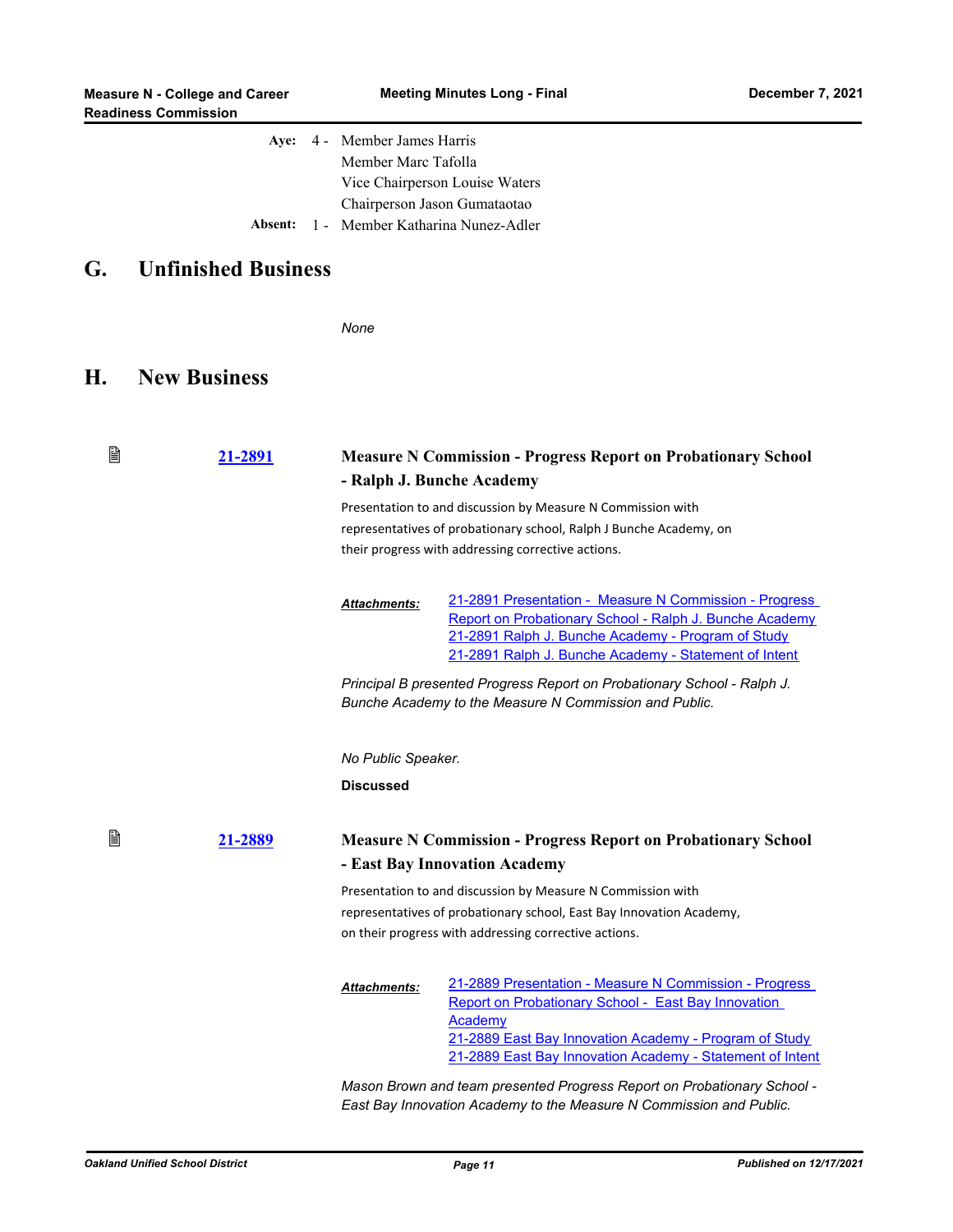窅

₿

*No Public Speaker.*

**Discussed**

### **[21-2888](http://ousd.legistar.com/gateway.aspx?m=l&id=/matter.aspx?key=54022) Measure N Commission - Progress Report on Probationary School - Aspire Lionel Wilson Preparatory Academy**

Presentation to and discussion by Measure N Commission with representatives of probationary school, Aspire Lionel Wilson Preparatory Academy, on their progress with addressing corrective actions.

[21-2888 Presentation - Measure N Commission - Progress](http://ousd.legistar.com/gateway.aspx?M=F&ID=101718.pptx)  Report on Probationary School - Aspire Lionel Wilson Preparatory Academy [21-2888 Aspire Lionel Wilosn College Preparatory](http://ousd.legistar.com/gateway.aspx?M=F&ID=101719.pdf)  Academy - Statement of Intent [21-2888 Aspire Lionel Wilson College Preparatory](http://ousd.legistar.com/gateway.aspx?M=F&ID=101720.pdf)  Academy - Program of Study *Attachments:*

*Principal and team presented Progress Report on Probationary School - Aspire Lionel Wilson Preparatory Academy to the Measure N Commission and Public.*

*No Public Speaker.*

**Discussed**

### **[21-2890](http://ousd.legistar.com/gateway.aspx?m=l&id=/matter.aspx?key=54024) Measure N Commission - Progress Report on Probationary School - Oakland School for the Arts**

Presentation and discussion by Measure N Commission with representatives of probationary school, Oakland School for the Arts, on their progress with addressing corrective actions.

[21-2890 Presentation - Measure N Commission - Progress](http://ousd.legistar.com/gateway.aspx?M=F&ID=101725.pptx)  Report on Probationary School - Oakland School for the Arts [21-2890 Oakland School for the Arts - Statement of Intent](http://ousd.legistar.com/gateway.aspx?M=F&ID=101728.pdf) [21-2890 Oakland School for the Arts - Design, Visual, and](http://ousd.legistar.com/gateway.aspx?M=F&ID=101726.pdf)  Media Arts - Program of Study 21-2890 Oakland School for the Arts - Performing Arts -Program of Study *Attachments:*

*Dr. Debra Thompson and team presented Progress Report on Probationary School - Oakland School for the Arts to the Measure N Commission and Public.*

*No Public Speaker.*